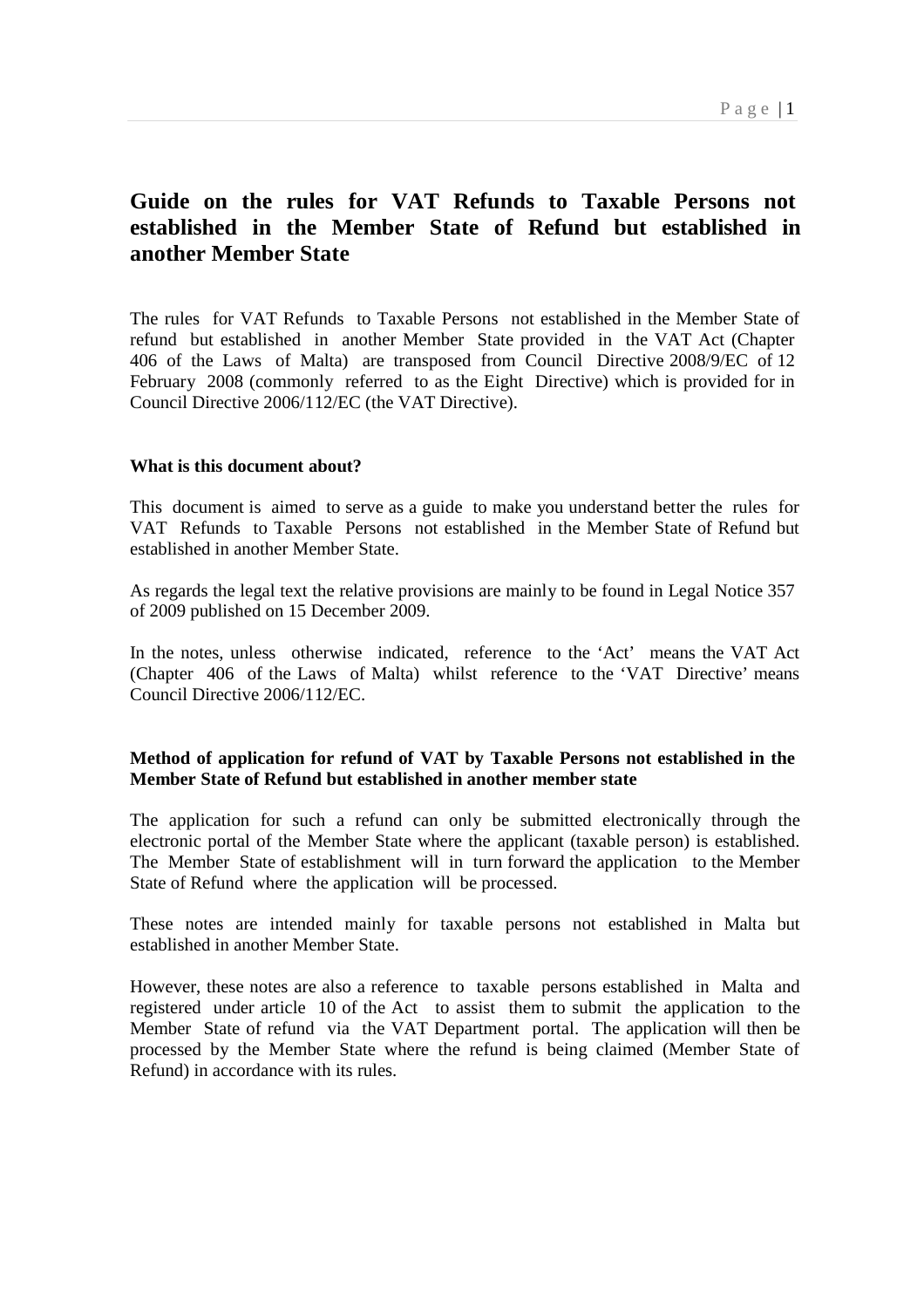#### **What do I need to know?**

If you are a taxable person established in a Member State other than in Malta and would like to apply for a refund of VAT incurred in Malta in connection with your business you need to know the conditions that apply, what information would be needed, the time when the refund will be paid, etc.

If you are a taxable person established in Malta and would like to apply for a refund of VAT incurred in another Member State in connection with your business you would need to know how to make the application to the Member State of Refund via the electronic portal of the VAT Department.

#### **If I am a taxable person established in Malta what shall I do to apply for a refund?**

You would need to be in possession of an electronic ID (e-ID) to access the relative portal on the VAT Department website (www.vat.gov.mt). When you submit an application you will be issued with an electronic confirmation of receipt and the application will be verified by the VAT Department to ensure that it conforms with the regulations. If the application is found to be correct the VAT Department will forward it to the Member State of Refund for processing. On the other hand the VAT Department will notify you if your application is found not to conform with the regulations.

How can I apply for a VAT refund through the Maltese portal if I am a foreigner and cannot apply for an E-ID since I do not possess a Maltese ID Card?

You can fill the relevant form/s as follows to enable you access the on line services.

Applications to submit on line services (including VAT Return, Application for refund from another Member State) http://www.vat.gov.mt/en/Downloads/Documents/VAT%20Froms/Vat%20online%20For

m%201.pdf

You can also authorize a Tax Practitioner to submit VAT Return and Application for refund from another Member State of refund from another Member State http://www.vat.gov.mt/en/Downloads/Documents/VAT%20Froms/Vat%20online%20For m%202.pdf

If your Tax Practitioner cannot be issued an e-ID by the Government of Malta, then the practitioner may apply with the VAT Department for on line services using this form http://www.vat.gov.mt/en/Downloads/Documents/VAT%20Froms/Vat%20online%20For m%203.pdf

Full guidelines on these application forms may be found here http://www.vat.gov.mt/en/Online-Services/Pages/Non-Maltese-ID-card-holders.aspx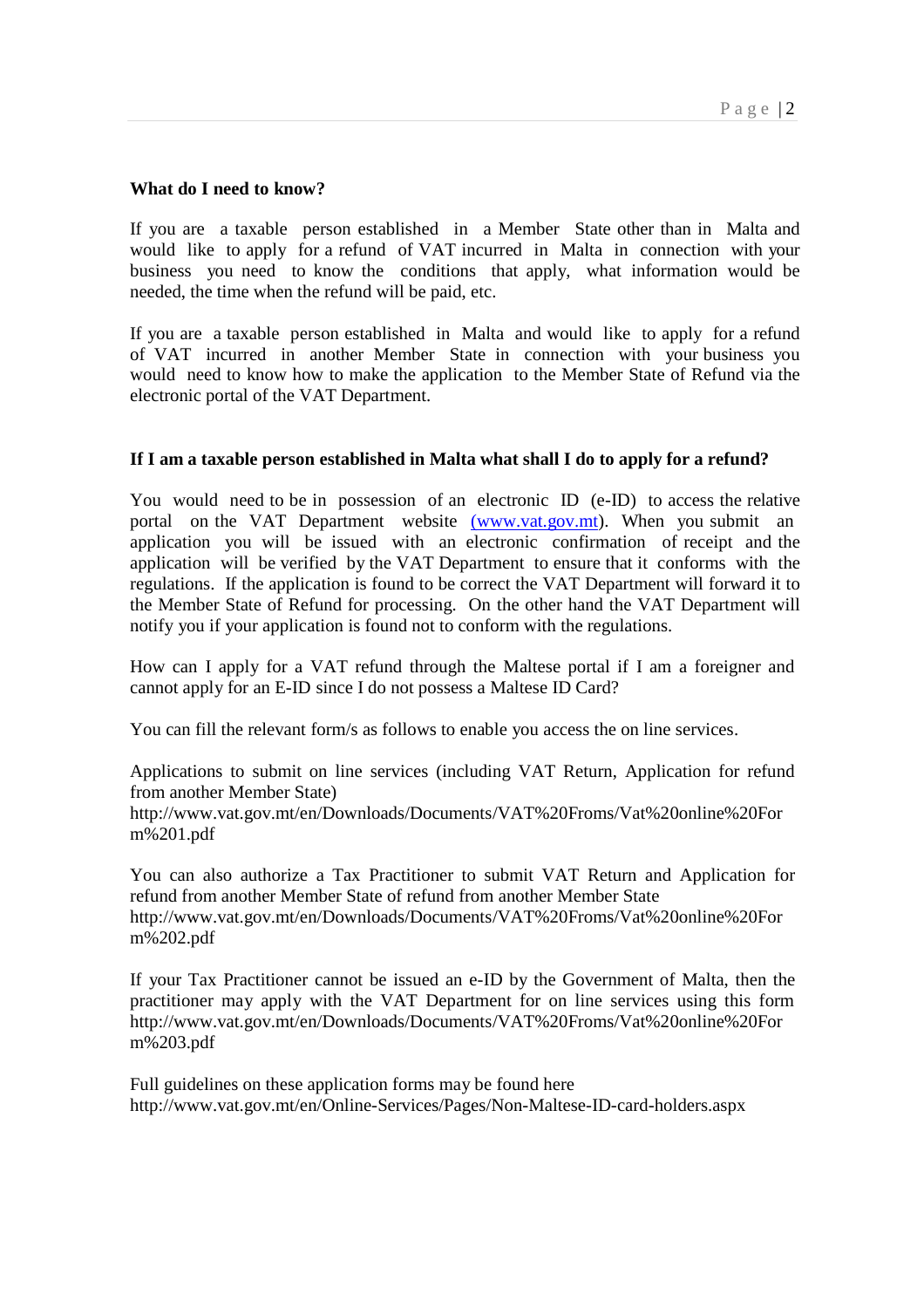## **If I am a taxable person established in a Member State other than in Malta what shall I do to apply for a refund in Malta?**

If you consider yourself eligible to claim a refund in Malta you have to submit an electronic application via the electronic portal of the Tax Administration in the Member State where you are established. If this application is found to be conformant with the regulations of the Tax Administration in your Member State it will be forwarded to the Malta VAT Department for processing.

## **How can I consider myself eligible to apply for a refund according to the new rules in Malta?**

You would be an **eligible applicant** when you are a taxable person not established in Malta who carries out transactions giving rise to a right of deduction in the Member State where you are established.

When you carry out in the Member State where you are established both transactions that give rise to a right of deduction and transactions that do not give rise to a right of deduction in that Member State, only such proportion of the VAT is refundable as is attributable to the former transactions in accordance with article 173 of the VAT Directive as applied by the Member State in which you are established.

# **Apart from eligibility are there any other conditions to apply for a refund according to these rules in Malta?**

Once eligibility is established you may only apply for a refund on condition that during the refund period you have not had in Malta the seat of your economic activity, or a fixed establishment from which you effected business transactions, or, if no such seat or fixed establishment existed, your domicile or normal place of residence.

Furthermore, during the refund period you did not supply any goods or services deemed to have been supplied in Malta, with the exception of the following transactions:

(i) the supply of transport services and services ancillary thereto, exempted pursuant to items  $4(2)$ ,  $4(3)$ ,  $4(4)$ ,  $4(5)$ ,  $4(6)$ , 5, 6 and 7 of Part One of the Fifth Schedule to the Act and article 70 of the Act;

(ii) the supply of goods and services to a person who is liable for payment of VAT in accordance with article 20 (2) of the Act.

#### **Is there a time limit for the submission of a refund application?**

An application is only valid if it is submitted to the Member State where you are established at **the latest on the 30 day of September of the calendar year following the refund period**. Moreover, the application shall be considered submitted, only if you have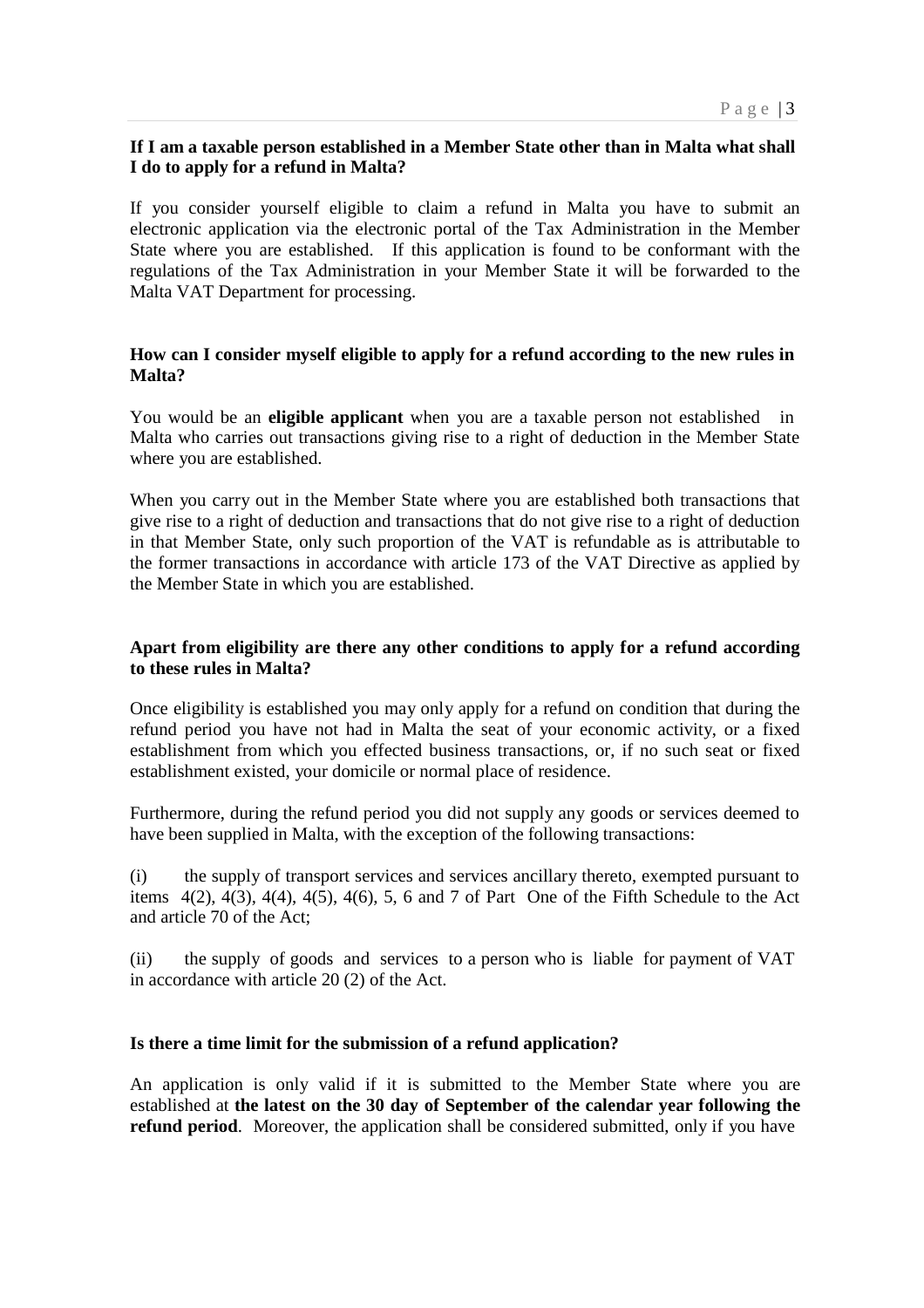filled in all the information required. You will receive an electronic confirmation of receipt from the Member State where you are established.

#### **Is there a particular period to which a refund refers?**

You may only make an application for a refund where the refund period is not more than one calendar year or less than three calendar months. Refund applications may, however, relate to a period of less than three months where the period represents the remainder of a calendar year.

#### **Is there a threshold for amounts to be claimed as refund?**

Where the refund application relates to a refund period of less than one calendar year but not less than three months, the amount of VAT for which a refund is applied for may not be less than  $\epsilon$ 400.

However, if the refund application relates to a refund period of a calendar year or the remainder of a calendar year, the amount of VAT may not be less than  $\epsilon$ 50.

#### **What information am I required to give in the refund application?**

In your refund application you are required to give the following information:

- your name and full address
- an address for contact by electronic means
- a description of your business activity for which the goods and services are acquired
- the refund period covered by the application
- a declaration that you have supplied no goods and services deemed to have been supplied in Malta during the refund period, apart from the exceptions allowed
- the VAT identification number or tax reference number by which you are identified in the Member State where you are established
- your bank account details including IBAN and BIC codes

Furthermore, the refund application shall set out, for **each invoice or importation document**, the following details:

- name and full address of the supplier
- except in the case of importation, the VAT identification number of the supplier, as allocated by the Commissioner in accordance with the provisions of article 10 of the Act
- date and number of the invoice or importation document
- taxable amount and amount of VAT expressed in the currency euro
- the amount of deductible VAT expressed in euro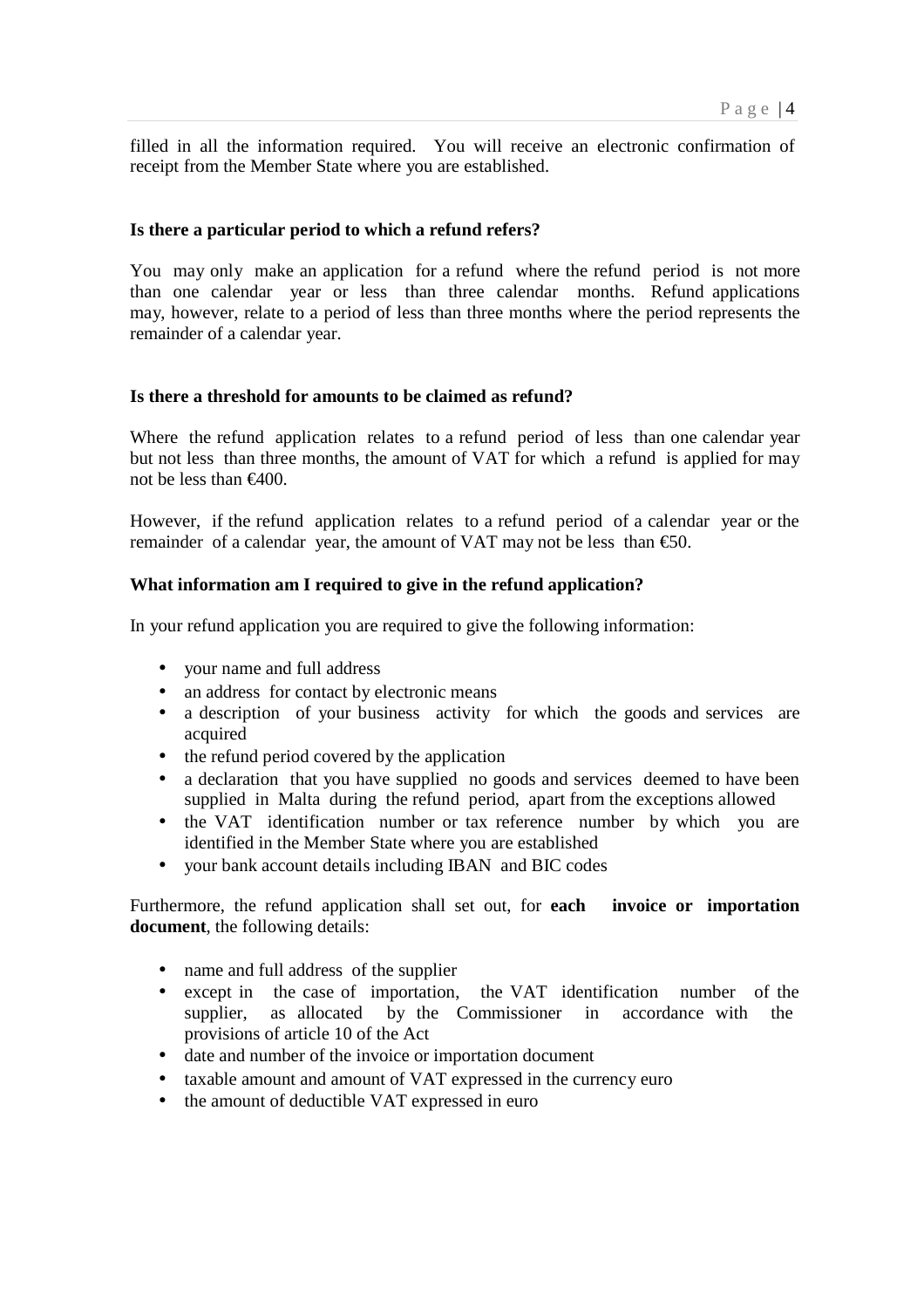The **nature of the goods and services** acquired shall be indicated by the following **description codes**:

| code 1 | for fuel                                                                                                              |
|--------|-----------------------------------------------------------------------------------------------------------------------|
| code 2 | for hiring of means of transport                                                                                      |
| code 3 | for expenditure relating to means of transport (other than the goods and<br>services referred to under codes 1 and 2) |
| code 4 | for road tolls and road user charge                                                                                   |
| code 5 | for travel expenses, such as taxi fares, public transport fares                                                       |
| code 6 | for accommodation                                                                                                     |
| code 7 | for food, drink and restaurant services                                                                               |
| code 8 | for admissions to fairs and exhibitions                                                                               |
| code 9 | for expenditure on luxuries, amusements and entertainment                                                             |
|        | code 10 for other.                                                                                                    |

If code 10 is used, you will have to indicate the nature of the goods and services supplied to you.

## **In addition to the above, is there other information that has to be included?**

You are required to submit by electronic means a copy of the invoice or importation document with the refund application **where the taxable net value on an invoice or importation document is**  $\epsilon 1,000$  **or more**. Where the invoice concerns fuel, the **threshold is €250.**

In addition you may be required to provide a description of your business activity by using the harmonised codes determined in accordance with the second subparagraph of Article 34a(3) of Council Regulation (EC) No 1798/2003.

The VAT Department may also specify which language or languages are to be used for the provision of information in the refund application or of possible additional information.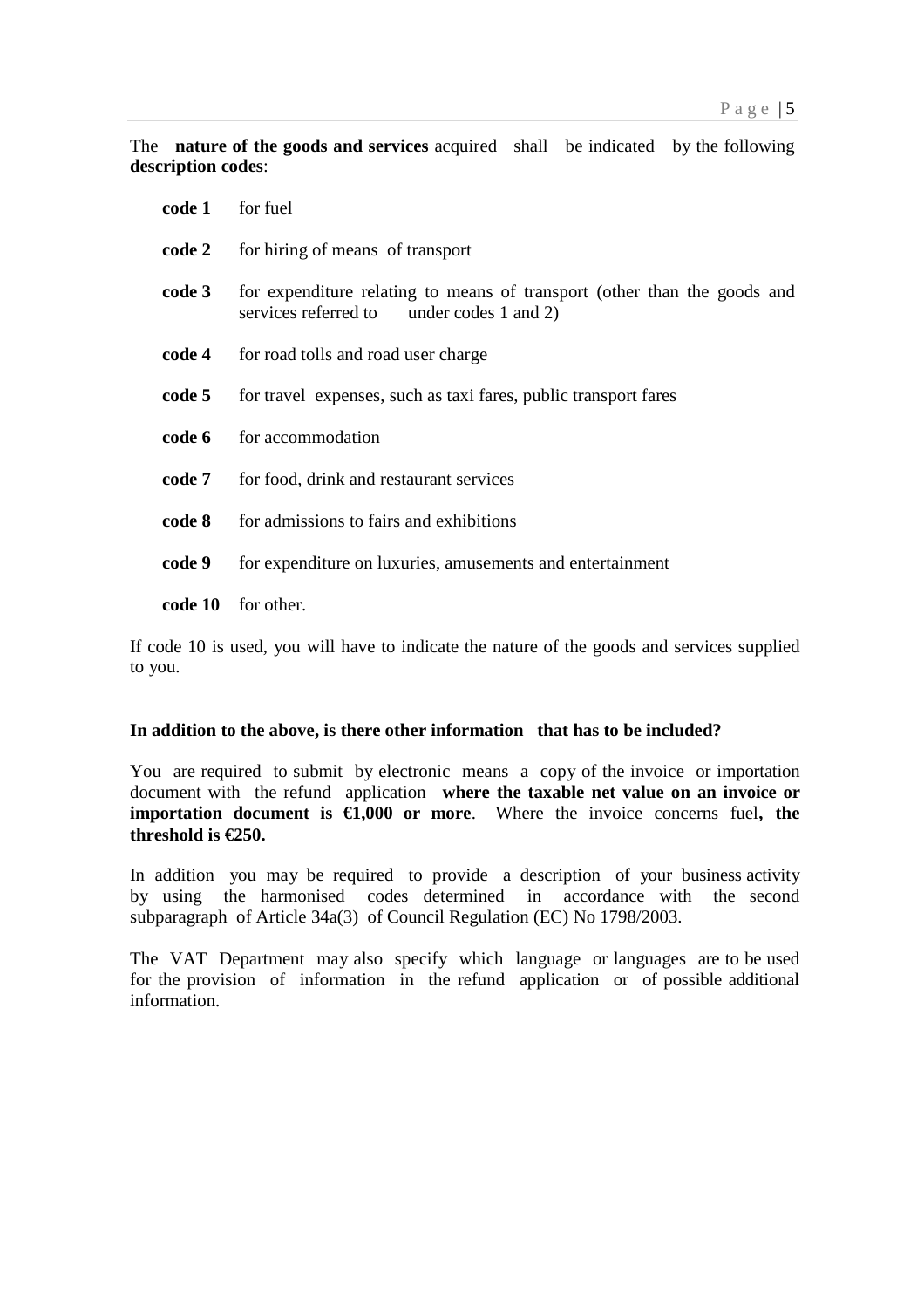## **Would it be possible to correct a refund claim?**

If subsequent to the submission of a refund application the deductible proportion is adjusted pursuant to article 175 of the VAT Directive you are required to make a correction to the amount applied for or already refunded.

Such correction shall be made in a refund application during the calendar year following the refund period in question. On the other hand if you have not made refund applications during that calendar year you have to submit a separate declaration.

## **What happens when my application is received by the VAT Department?**

You shall be notified by the VAT Department by electronic means of the date on which the application is received. Furthermore the VAT Department shall notify you with the decision to approve or refuse the refund application within four months from the date of its receipt if no additional information is required.

#### **What if the information furnished with the application is found not to be sufficient?**

Where the VAT Department considers that it does not have all the relevant information on which to make a decision in respect of the whole or part of the refund application, it may request, by electronic means, additional information, in particular from yourself, or from the competent authorities of the Member State where you are established, within the four-month period referred to in the previous answer.

If necessary, the VAT Department may request further additional information. The information requested in accordance with this paragraph may include the submission of the original or a copy of the relevant invoice or import document where the VAT Department has reasonable doubts regarding the validity or accuracy of a particular claim.

The additional information requested above shall be provided to the VAT Department within one month of the date on which the request reaches the person to whom it is addressed.

#### **What if my application is refused?**

You shall be notified by the VAT Department with the decision including the grounds for refusal where the refund application is refused in whole or in part.

You may appeal against a decision by the VAT Department to refuse a refund application. The appeal shall be made to the Administrative Review Tribunal in terms of article 44 and the Ninth Schedule to the Act.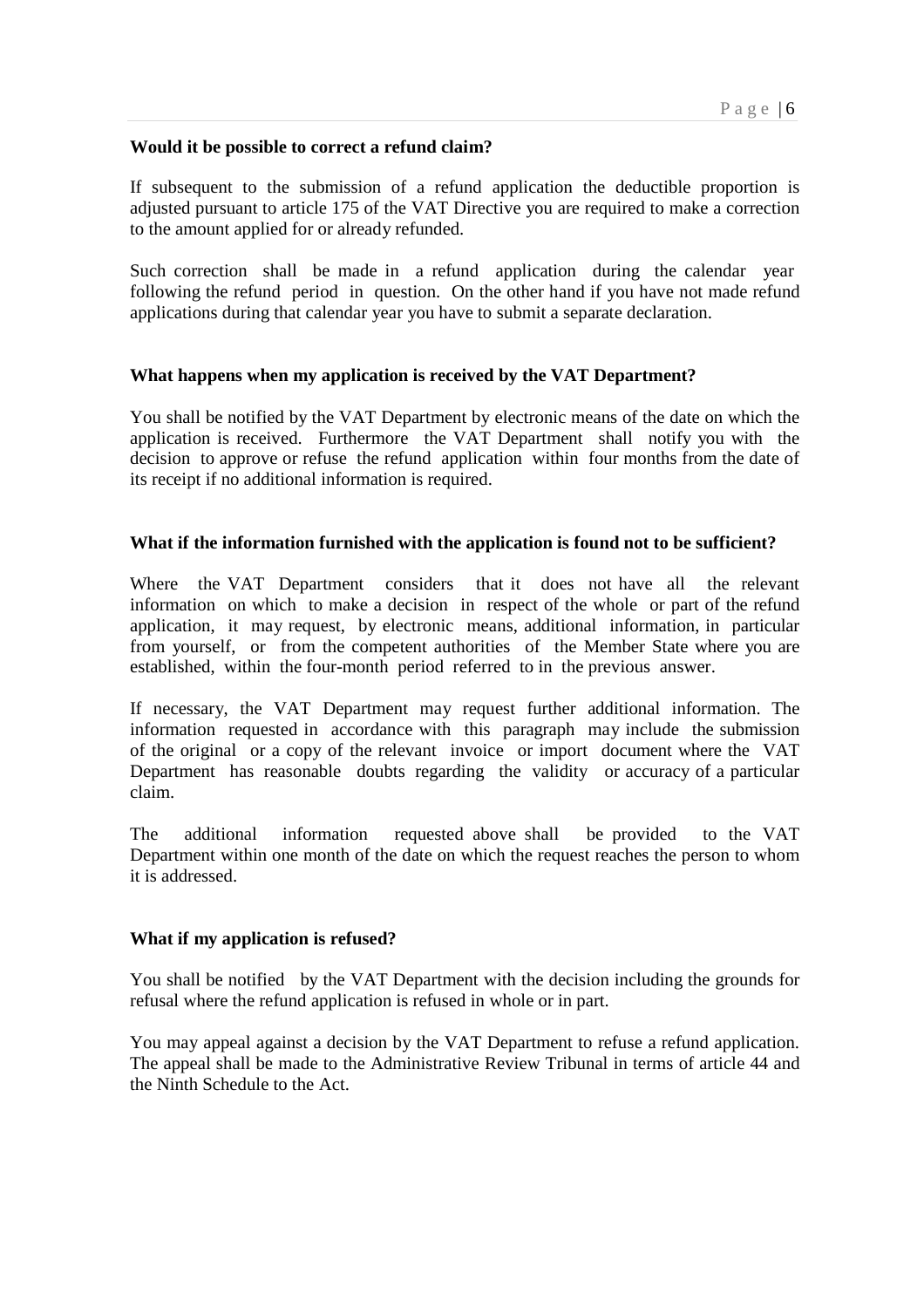Where the VAT Department fails to take a decision on a refund application within the prescribed time limits it shall mean that the application is deemed to have been rejected.

### **What if my application is accepted?**

If after processing your refund application the VAT Department is satisfied that the refund claim is in conformity with the regulations you will be issued with a refund of the VAT claimed in your refund application.

## **Can I check the status of the application for refund of VAT through the VAT Portal**?

Applicant can check the status of the application from the VAT Portal through the VAT refund report.

## **Is it possible to know what can be claimed from each member state in the EU?**

One can check the 'right of deduction' for each Member State from http://ec.europa.eu/taxation\_customs/business/vat/eu-country-specific-informationvat en then click on Vademecum of VAT obligations and all countries will appear. One can then select the respective country and 'the right of deduction' is listed towards the end of each country's report.

#### **How will I receive the refund?**

Approved refunds shall be paid by the VAT Department at the latest within 10 working days of the four month period from the date of receipt of the application, provided that no additional or further additional information would have been requested.

The refund shall be paid in Malta or, at the applicant's request, in any other Member State. In the latter case, any bank charges for the transfer shall be deducted by the VAT Department from the amount to be paid to the applicant.

# **What if the deposit of refund is to be made into the representative/agent's bank account?**

Where the refund is to be deposited into the representative/agent's bank account an original notarised Power of Attorney is to be submitted to the VAT department by post. The said document should state that the representative/agent is authorised to receive the refund amount in its bank account and to continue to act on behalf of the client unless the Maltese VAT department is otherwise informed. Therefore the original notarised Power of